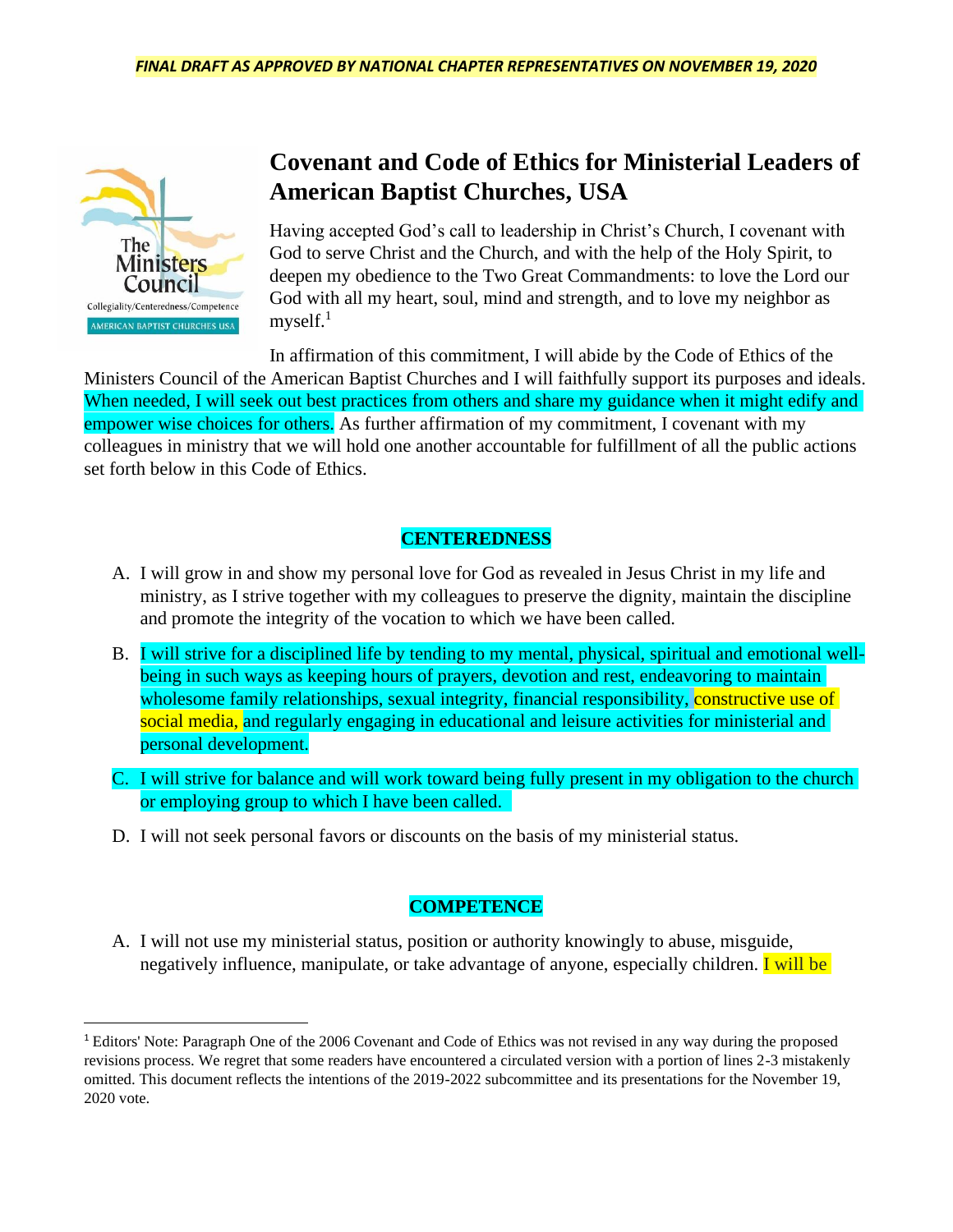### *FINAL DRAFT AS APPROVED BY NATIONAL CHAPTER REPRESENTATIVES ON NOVEMBER 19, 2020*

constantly mindful of my ministerial status, position, and authority, and will use them to advocate for those in need.

- B. I will not plagiarize; I will be truthful in all my communication and give due credit to others' words.
- C. I will report all instances of abuse as required by law to the appropriate agency. In any case involving persons working in ABC ministry, I will also report the circumstances to the appropriate regional and/or national denominational representative.
- D. I will hold in confidence and treat as confidential communication any information provided to me with the expectation of privacy. I will not disclose such information in private or public except when, in my practice of ministry, I am convinced that the sanctity of confidentiality is outweighed by my well-founded belief that life-threatening or substantial harm will be caused.
- E. I will not proselytize from other Christian churches.

## **COLLEGIALITY**

- A. I will respect and recognize the variety of calls to ministry among my American Baptist colleagues, and other Christians.
- B. I will seek to support all colleagues in ministry by building constructive relationships wherever I serve, both with the staff where I work and with colleagues in neighboring churches.
- C. I will work to gain greater awareness and sensitivity to colleagues who experience discrimination on any basis in order to discern and undertake my obligations for support*.*
- D. I will, upon my resignation or retirement discontinue my ministerial leadership roles with my former constituents and will not make ministerial contacts in the field of another ministerial leader without request and/or consent.
- E. I will advocate adequate compensation for my profession. I will help lay persons and colleagues to understand that ministerial leaders should not expect or require fees for pastoral services from constituents they serve, when these constituents are helping pay their salaries.
- F. I will hold in trust the traditions and practices of our American Baptist Churches; I will not accept a position in the American Baptist family unless I am in accord with those traditions and practices; nor will I use my influence to alienate my congregation/constituents or any part thereof from its relationship and support of the denomination. If my convictions change, I will resign my position.

Signed Date  $\Box$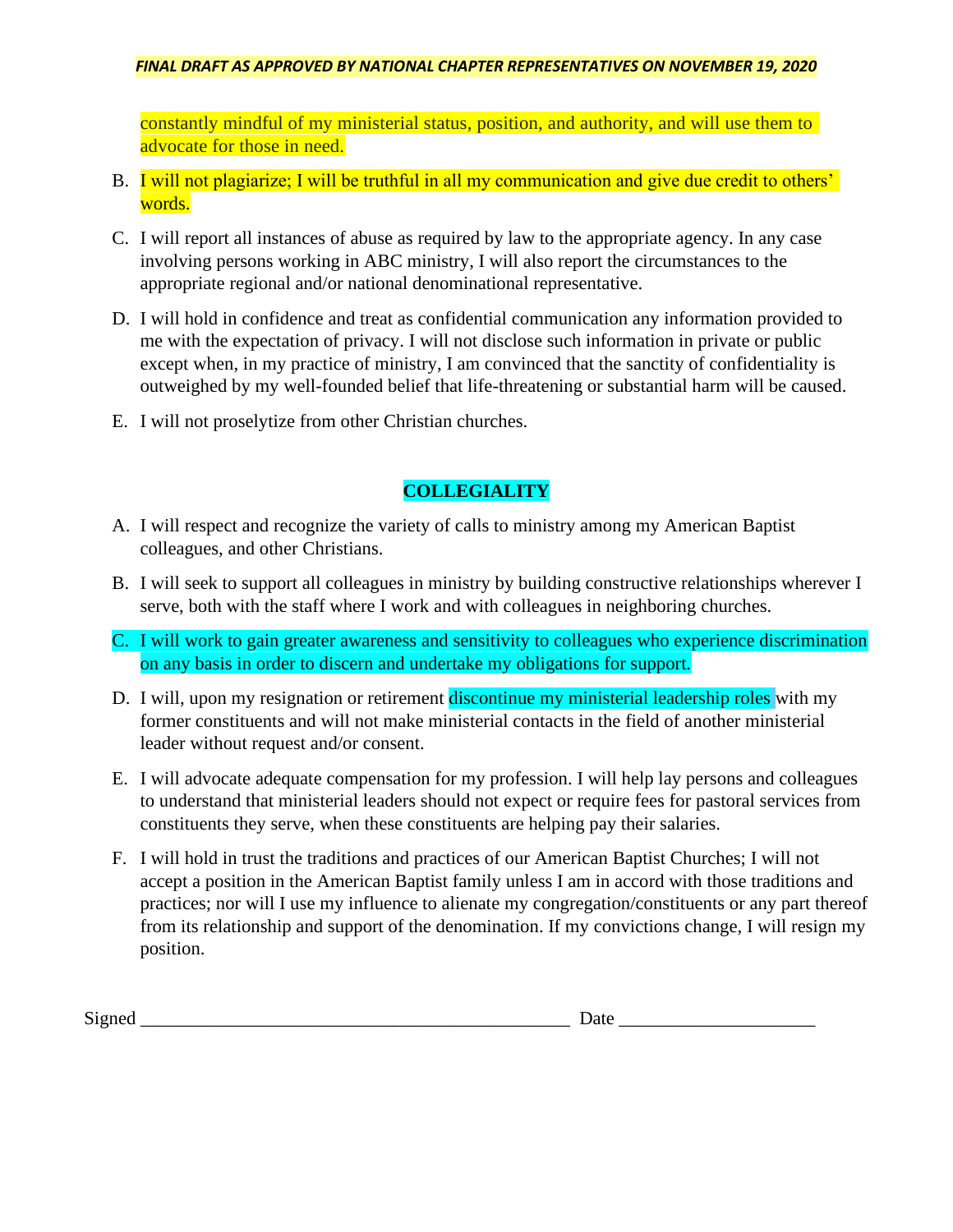#### *FINAL DRAFT AS APPROVED BY NATIONAL CHAPTER REPRESENTATIVES ON NOVEMBER 19, 2020*

## **PRESENTATION ON CODE OF ETHICS MOTION Biennial Business Meeting | Ministers Council ABCUSA November 19, 2020**

The national Leadership Team of the Ministers Council has received and approved the Proposed Revisions to the national Covenant and Code of Ethics as presented by the Revisions Subcommittee on October 18, 2020 for distribution in advance of tonight's business meeting. We're thankful for the work of Revs. Jacki Belile, Jerry Bertelson, Dan Hopkins and Steve Neal on this project since the Chapter Representatives launched the task in Summer of 2018.

The Subcommittee were the principal drafters, with language concerns and specific amendments made in response to the following **six feedback mechanisms**:

- 1. The Subcommittee's initial deliberations in response to a charge to propose "updates" as needed.
- 2. A survey of membership, distributed in English and Spanish, between October 2019 and January 2020, to which 297 respondents from 36 regions responded to initial 3 proposals and made additional recommendations. Respondents included Executive and Associate Regional staff.
- 3. Two special topical webinars on social media and "the ethics of health" in Spring & Summer 2020. Attendees included Executive and Associate Regional Staff.
- 4. Correspondence with Regional Executive Ministers in June, to which eight responded with feedback included in text revision and/or preparation notes for a 2021 revision to the Learning Guide.
- 5. Chapter Representatives, who hosted reports from the Subcommittee on their bi-monthly conference calls in August and October 2020.
- 6. Three chapter-specific meetings, two interchapter meetings and three "at large" Zoom meetings held since mid-September.

Here's a brief overview on the document, which is highlighted in blue and yellow. First, the **yellow highlights,** which show final text made in response to committee's initial three recommendations from 2019.

- *1.* New language on expectations of "constructive" use of social media, revised from "proper" in initial draft, due to survey input. *(Centeredness, B)*
- *2.* An additional sentence added to this paragraph about how we ought not misuse our power, by adding how we SHOULD use our power. "Advocate for those in need" is hoped to be theologically and politically inclusive language representing diversity of call, gifts and context and came in wake of survey response concerned with initial draft's use of language about "systemic injustice." *(Competence, A)*
- *3.* Lastly, a sentence here adds a commitment to refrain from plagiarism. *(Competence, B)*